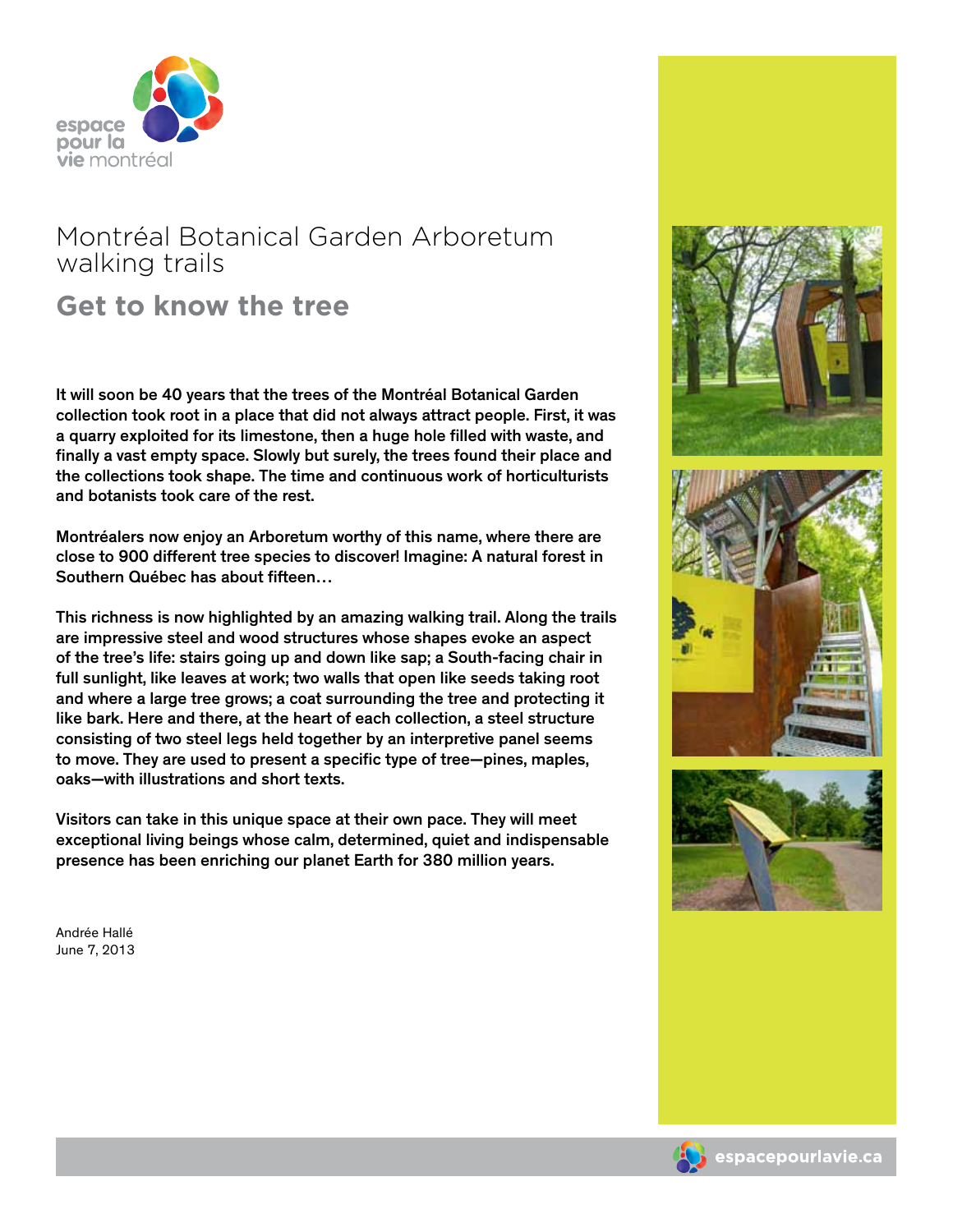Arboretum interpretation trail at the Montréal Botanical Garden





espace pour la vie montréal

*The second best time is now.* 

It all starts with a seed – dropped in a spot where the future tree will always remain, no matter how hostile or hospitable that site may be. The seed has no choice. All it can do is wait. The embryo inside will remain in suspended animation, safe and dry within its envelope, until conditions are just right. Most seeds are able to wait like this for a long, long time.

The seeds of most deciduous trees are contained in a fruit: an acorn, an apple or a key, for instance. But the seeds of conifers are completely exposed.

The seed contains all the nutrients the plant needs to get started. If conditions – water, oxygen and temperature – are right, the radicle will appear and extend down into the soil. Next the stem will form, along with the first leaves. From that point on, the leaves and roots will be responsible for the plant's vital functions.

**Honey-locust** 





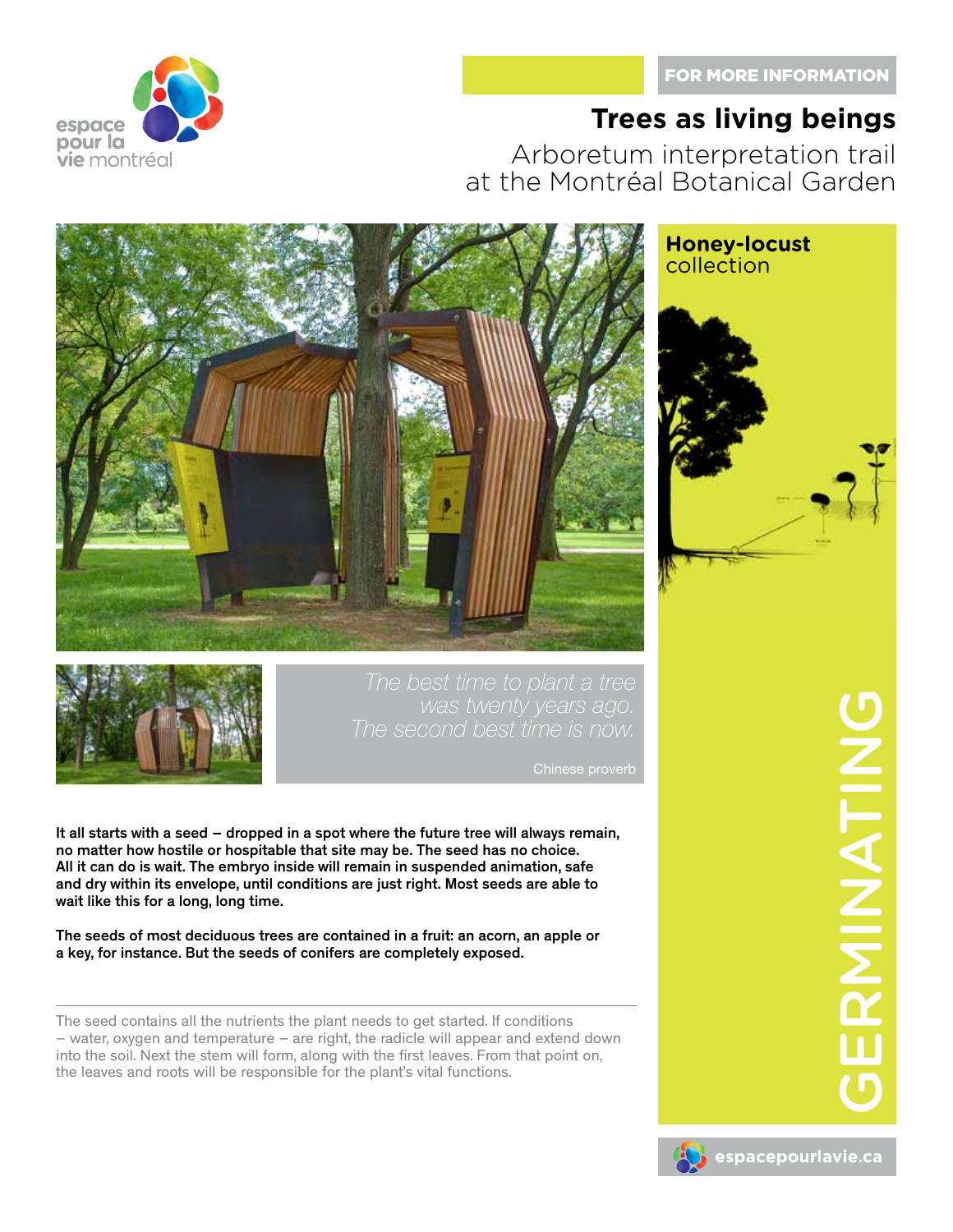Arboretum interpretation trail at the Montréal Botanical Garden





It takes two sexual partners to start a new life. Animals and humans don't have too much trouble finding each other – usually, that is! Trees, on the other hand, can't move and may actually be standing very far apart. They have to rely on other things that move, like the wind and animals, to transfer the pollen produced by male flowers to female flowers. The wind carries small seeds, which are very light and produced in huge quantities because so many of them will never reach their destination. Animals do a more accurate job of transferring pollen, but sometimes have to be rewarded with nectar.

Tree sexuality is pretty complicated. While conifers always bear both male and female cones on the same tree, deciduous trees come in every combination imaginable!

Dioecious species (meaning "two houses"): male and female flowers on different trees (willow, poplar, ash)

Monoecious species (meaning "one house"):

- bisexual flowers on the same tree (serviceberry, apple, cherry, plum, elm)
- unisexual flowers on the same tree (oak, walnut, hickory, linden, birch, hackberry, beech)

A single maple or locust tree can have three different types of flowers!





REPRODUCING

EPRODUCING

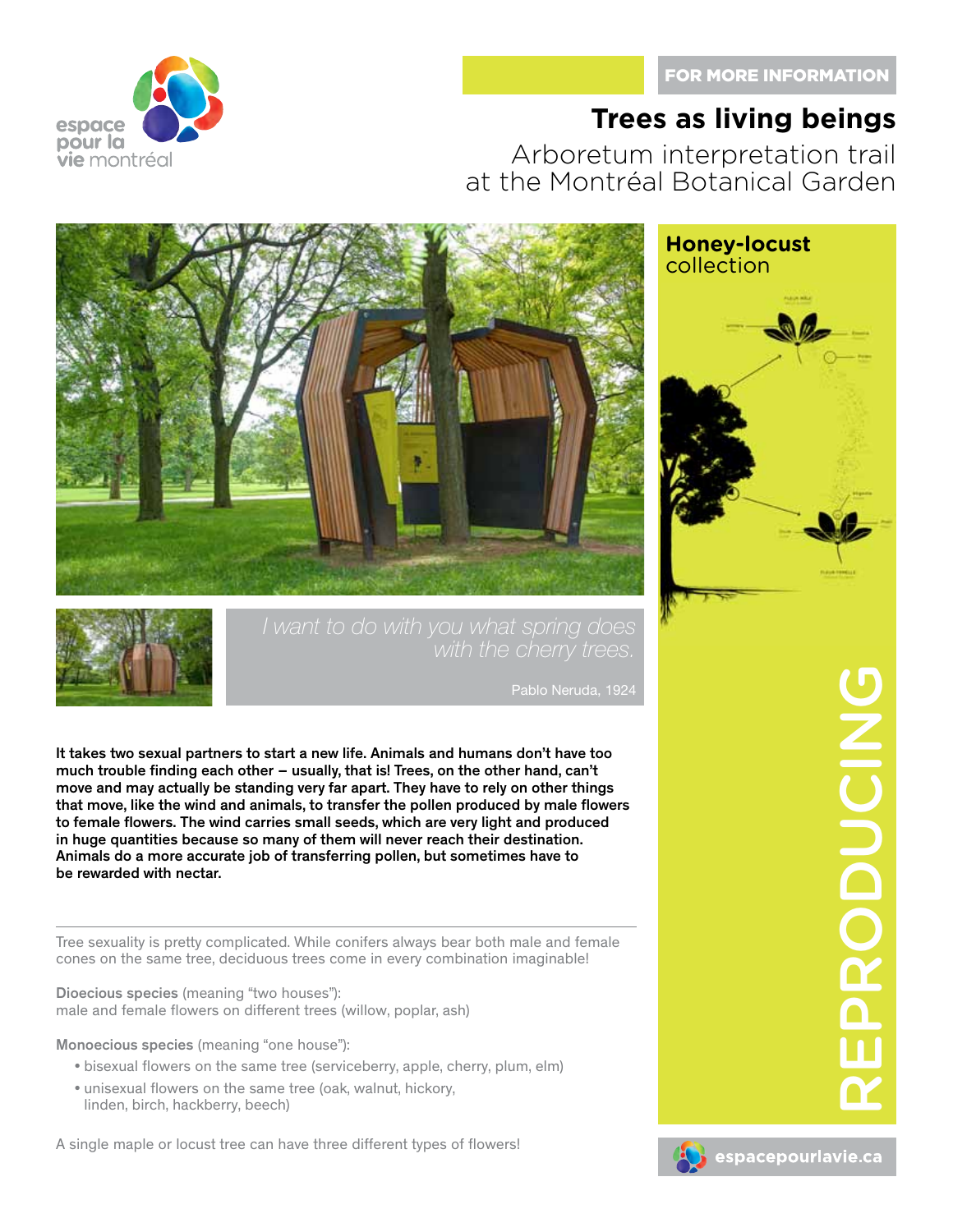Arboretum interpretation trail at the Montréal Botanical Garden





Christophe Drénou

Taking root is something that all plants do. Although you might think it pretty obvious, the consequences of this behaviour are enormous! It means that the plant is stuck in one place and must have everything it needs to survive within reach: food, shelter and even a sexual partner.

Drawing a tree is easy. But could you hazard a guess as to what its roots look like? While it's difficult to imagine their shape or extent, we do know what their role is: they anchor the tree to the ground, store nutrients and carry water and minerals.

- The main roots including the taproot don't go very deep into the soil (only about 1.5 metres).
- The lateral roots are finer and extend in all directions in search of water and nutrients. They are found in the top 30 cm of soil and cover an area 2 to 3 times as wide as the crown.
- These fine roots associate with microscopic fungi to form mycorrhizae in a mutually dependent relationship. The fungi need the sugars produced by the tree's leaves and the tree needs the water and minerals extracted from the soil by the fungi.





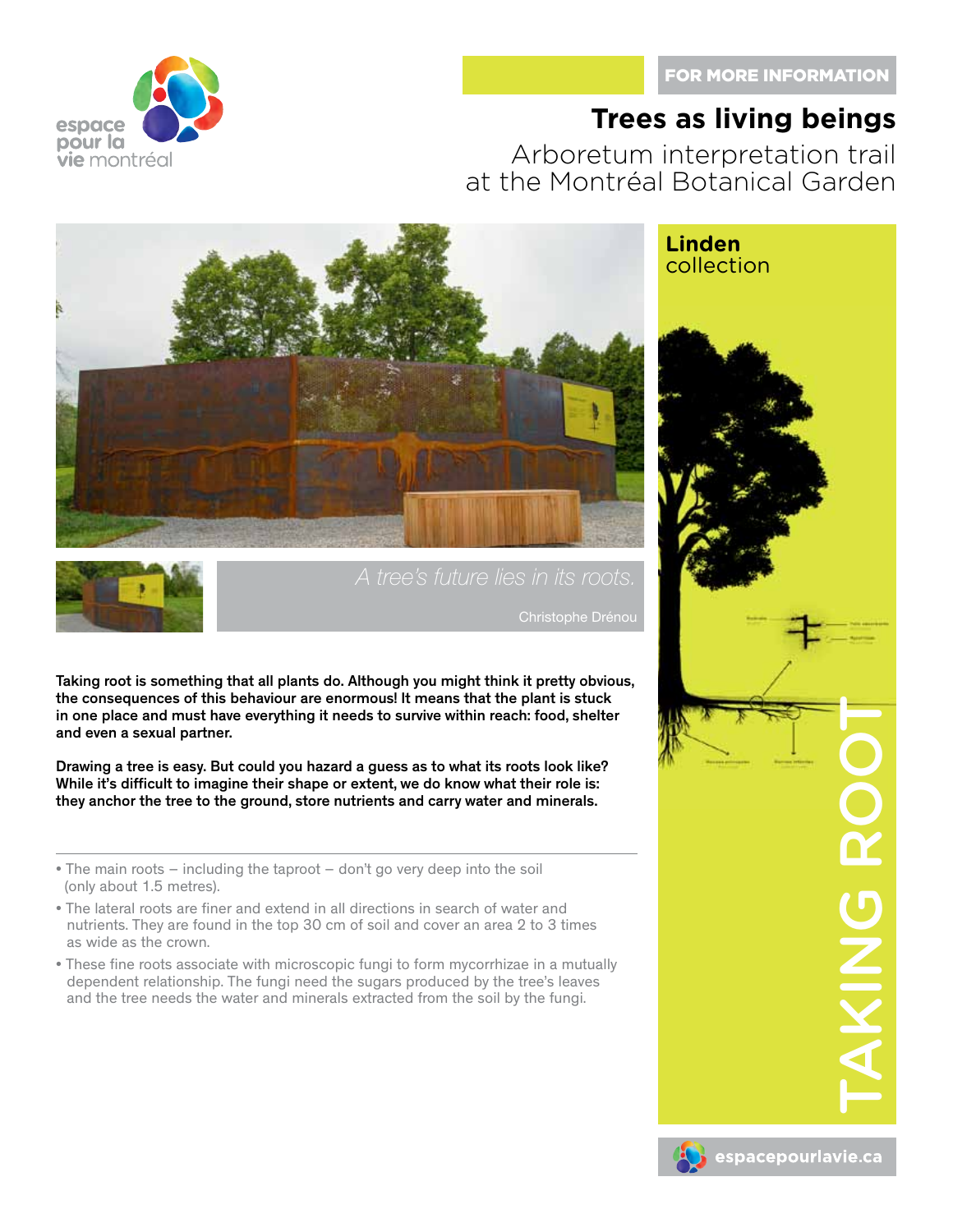# espace pour la vie montréal

# **Trees as living beings**

Arboretum interpretation trail at the Montréal Botanical Garden





Unlike animals, plants have dietary needs that are very easily satisfied – just water, a few dissolved minerals, sunlight and carbon dioxide. These ingredients are transformed into sugars in the leaves, and then directed to all the living parts of the tree. And yet, with just that simple diet, trees beat all growth records among living creatures. All of which means that the parts that capture these ingredients – the leaves and fine roots – have to be both very numerous and exceptionally effective.

Photosynthesis is the process by which water and carbon dioxide are turned into sugars in the presence of sunlight, a chemical reaction that releases oxygen. These sugars are then used by the plant in various ways:

- as a source of instant energy for respiration
- to produce plant tissues by turning into proteins, lipids or complex sugars and forming leaves, wood, flowers, etc.
- to store nutrients by turning into starch

Chemically speaking, respiration is the opposite of photosynthesis. This simple form of combustion uses sugars and oxygen and releases carbon dioxide, water and energy. This is the only function shared by plants and animals.



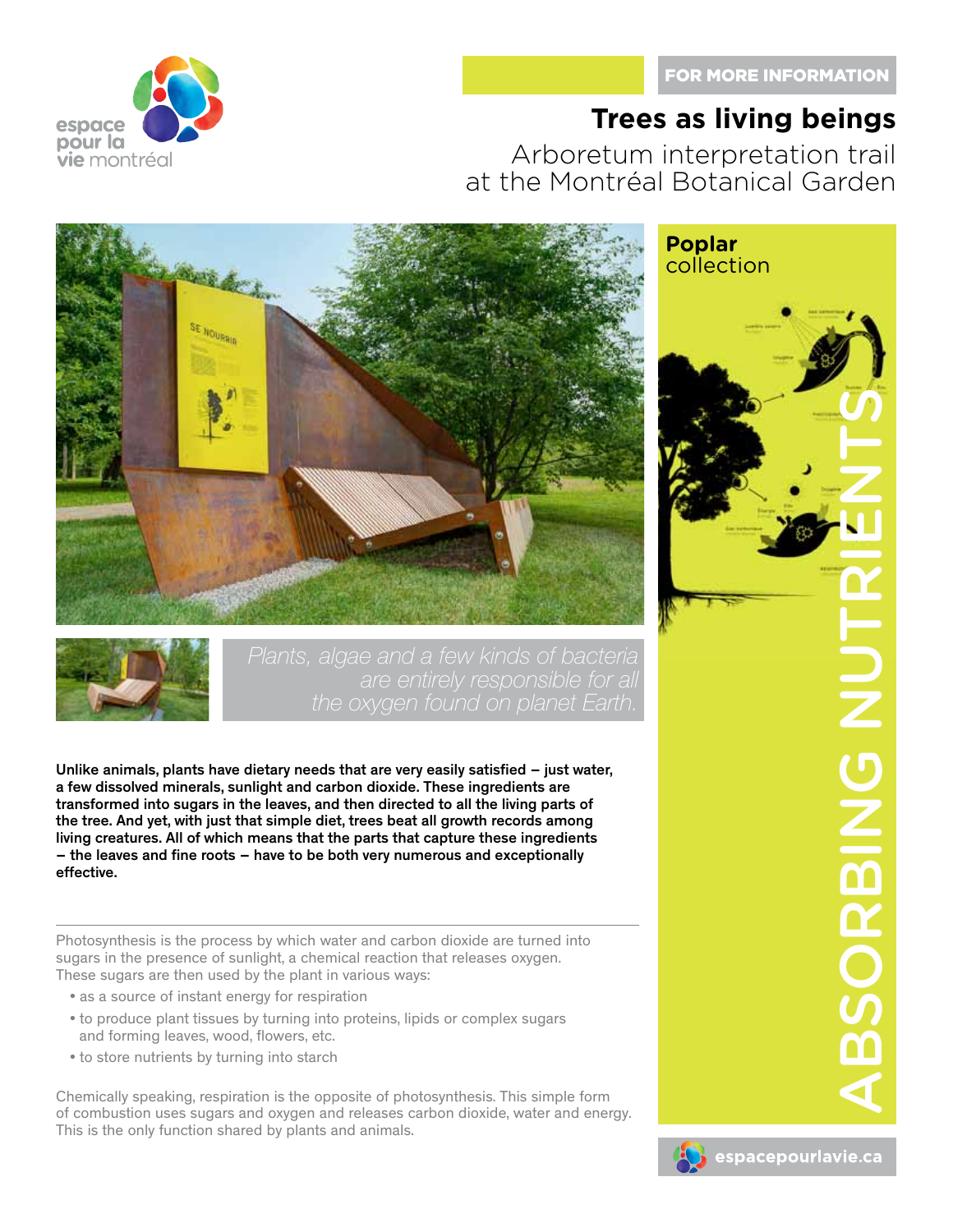Arboretum interpretation trail at the Montréal Botanical Garden



While it may not look as though anything is happening, a tree is very much alive. The sap is circulating in a system of two channels separated by the cambium, just a few millimetres under the bark. Within the cambium, toward the centre of the tree, the crude sap made of water and minerals is carried in the xylem from the roots all the way to the leaves. When the xylem is young, it forms the sapwood, the living part of the trunk. Between the cambium and the bark, a thin layer of cells called the phloem transports the elaborated sap, which is less abundant, from the leaves to the roots.

#### **TRANSPIRATION**

A tree may not have a heart to act as a pump, but it still manages to circulate tonnes of sap in an open circuit many metres high running between the soil, the tree and the air. How is that possible? There are a number of phenomena at work, but it is essentially transpiration through the leaves that causes the water to rise. This transpiration creates suction within the tree's cells. The strong cohesion of the water molecules maintains this tension as the water rises up the tree.

If this transpiration weren't regulated, though, the tree would become dehydrated and die. That's where the stomata – tiny openings on the leaves – come in, opening and closing to control gas exchanges between the tree and the air.



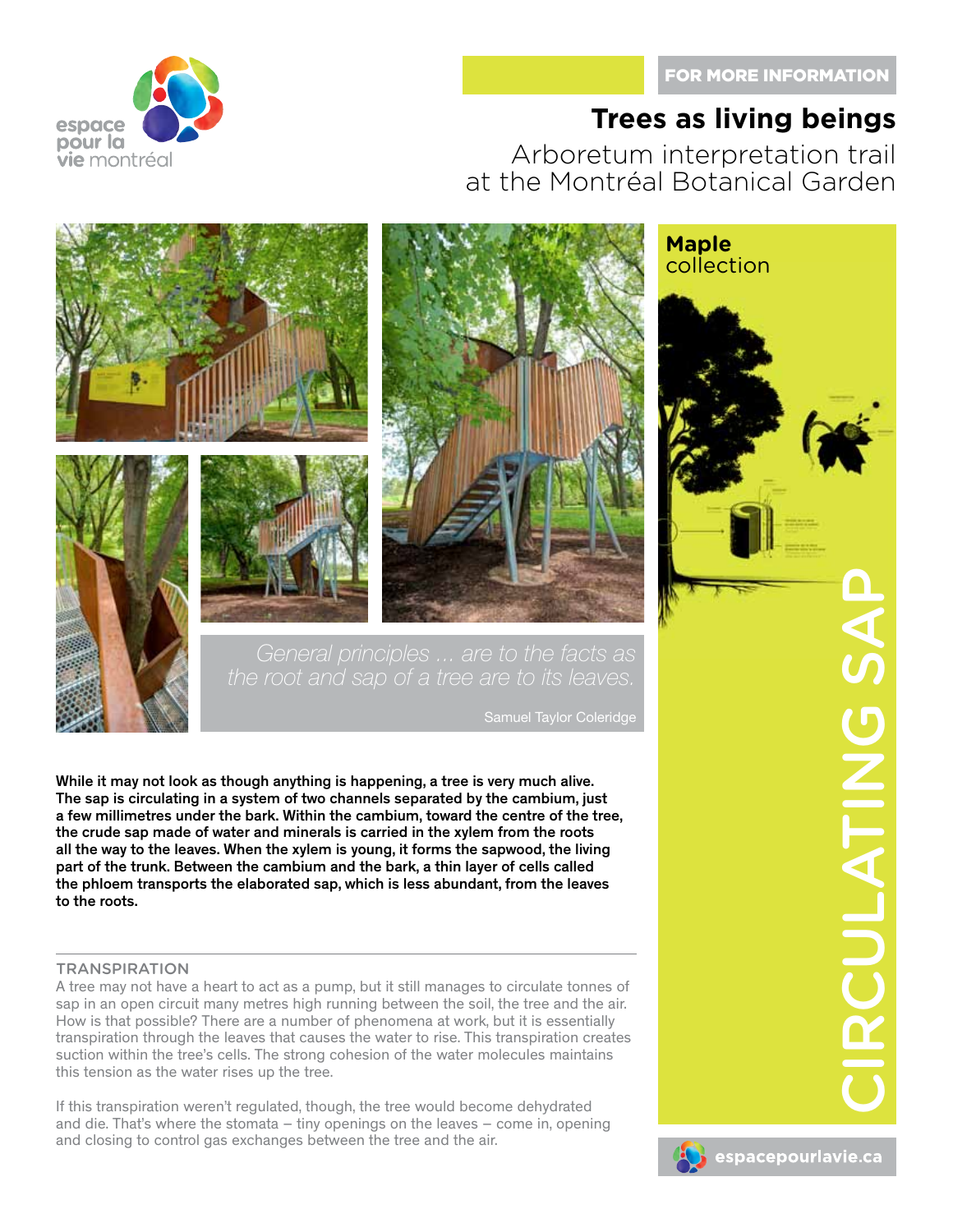Arboretum interpretation trail at the Montréal Botanical Garden

**Oak** 

collection





It's amazing that a tree many metres tall with relatively shallow "foundations" can remain standing in all kinds of weather. No manmade structure is capable of such a feat.

Can you feel the forces at work when you move around on the platform? A tree also reacts to outside movements and can sometimes resist them for centuries, come what may. What gives it such flexibility?

The centre of the trunk and branches contains dead wood, the duramen (or heartwood), the tree's real skeleton. This is the xylem, which dries up after conveying sap for a number of years. At that point, the cell walls thicken and become lignified and solid. Even so, the tree can actually survive without the duramen. Some trees that have been attacked by fungi are completely hollow, in fact. The sapwood, made up of xylem cells that still carry the sap, is strong enough to keep the tree standing.





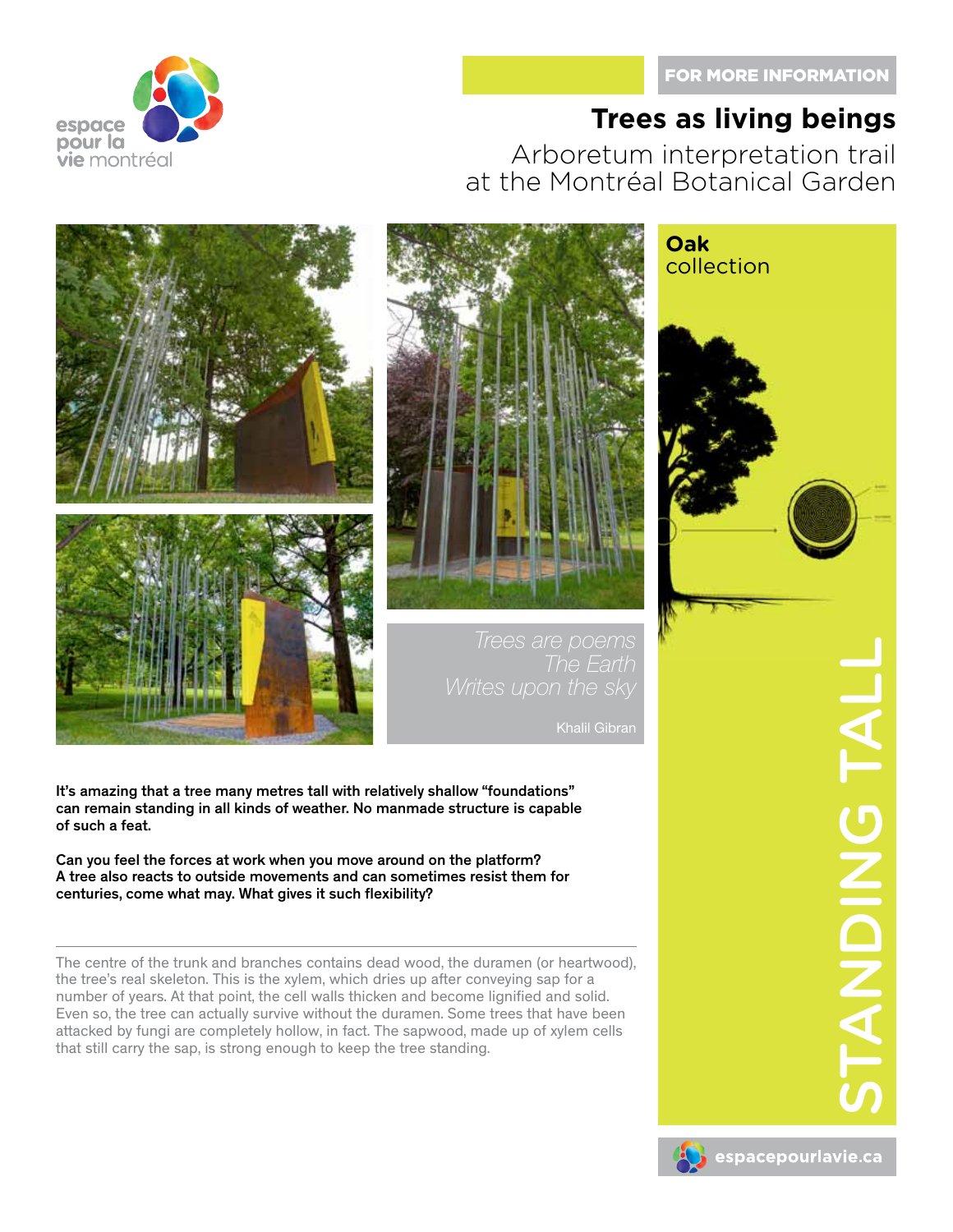Arboretum interpretation trail at the Montréal Botanical Garden

**Pine** 

collection



*rich in the exercise of responsibility.* 

A tree's growth is dictated primarily by its quest for sunlight. In a dense forest, a tree will grow tall to rise above its competitors, stretching its crown toward the sun. In an open site, its branches will remain low, its crown will spread and it will produce lots of leaves.

Trees continue to grow throughout their lives. Their height and diameter keep increasing, except in winter, when no water is available. In spring, a new growth ring starts to form as growth resumes. Some species may keep growing for hundreds if not thousands of years.

• Growth in diameter comes from the cambium that produces wood cells, which grow inward (the xylem), and phloem cells, which grow outward. The phellogen, or cork cambium, produces phelloderm on the inside and cork on the outside to form the bark. A new layer is added to the entire tree every year.

GROWING **GROWING** 





<sup>•</sup> The trunk and branches lengthen by means of the terminal buds, which contain cells that can divide.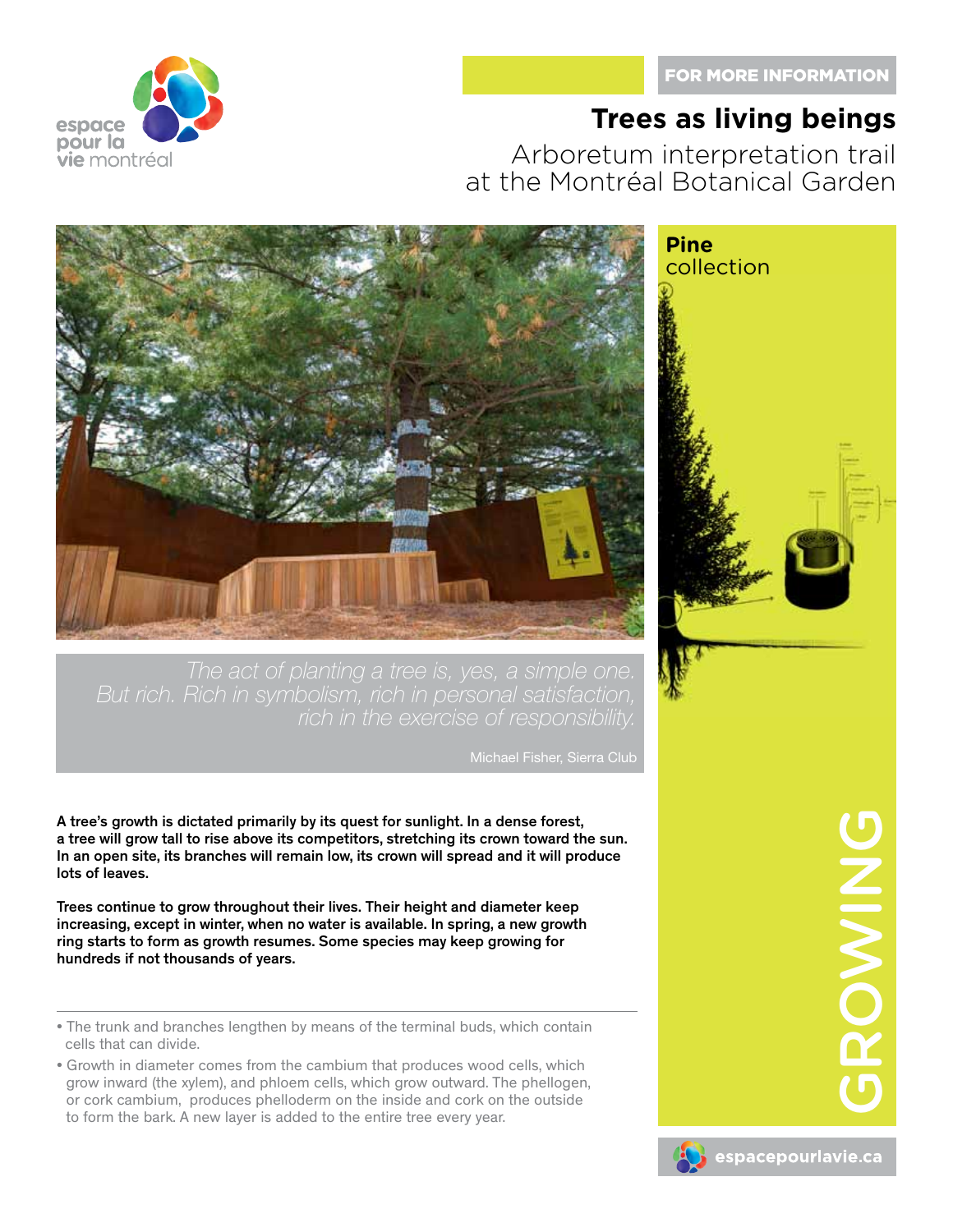Arboretum interpretation trail at the Montréal Botanical Garden



Because they are immobile and contain edible tissues, trees need to protect themselves. Their bark is their first line of defence. It may be as thin as a sheet of paper or thick enough to withstand flames, but it forms an important physical barrier. As does the waxy coating on the leaves.

Chemical defences come into play when a tree is injured and the living tissues become vulnerable to the many insect pests and diseases present in its habitat. Depending on its species, a tree reacts by producing tannins, phenols, resin or latex to limit such outside attacks.

Once injured, a tree's tissues do not heal. Instead, the tree isolates them to prevent the disease from spreading. The tree responds with both physical (new layers of wood) and chemical changes, containing the affected parts in a process called compartmentalization.